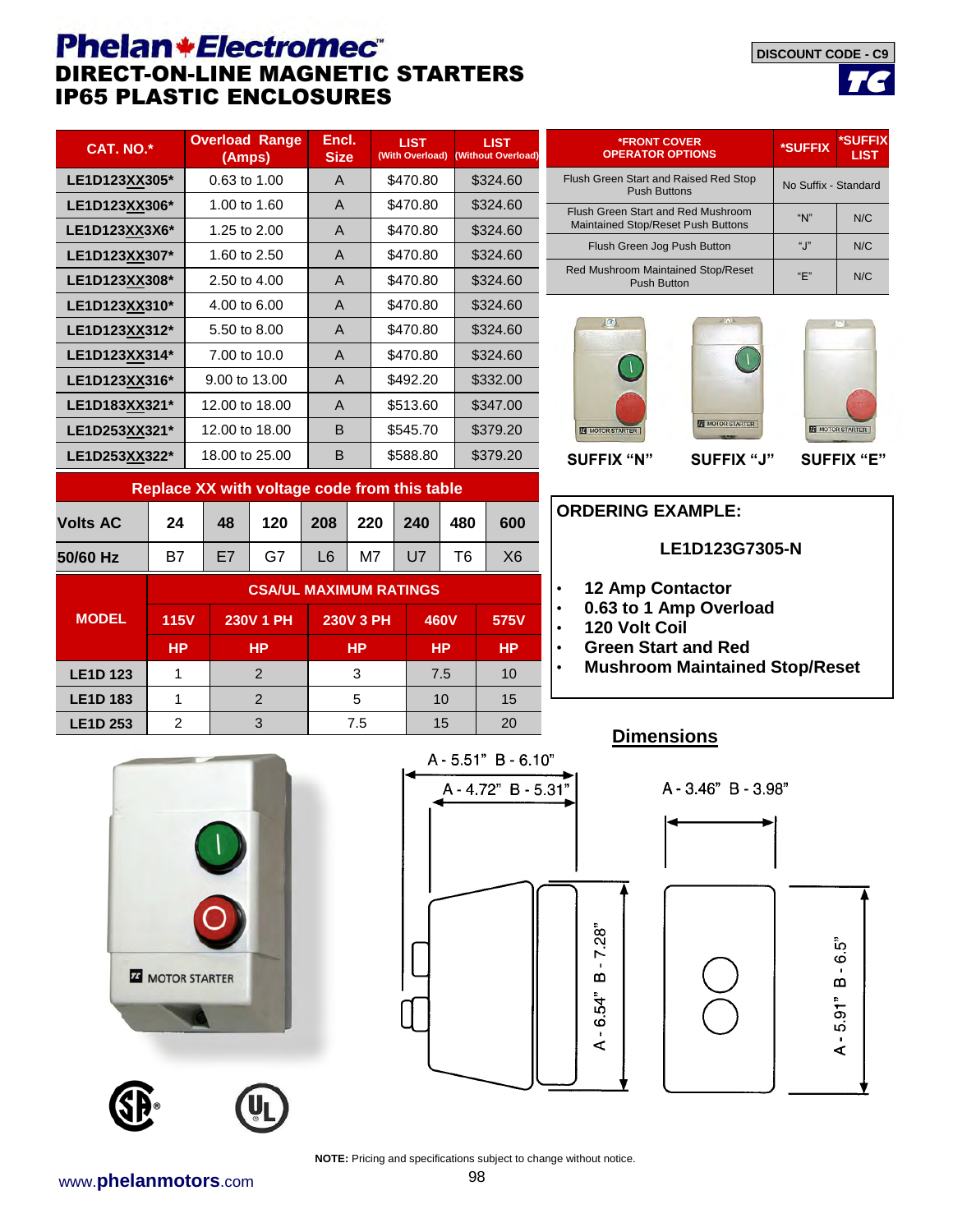**DISCOUNT CODE - C9**





| 3 POLE ENCLOSED FULL VOLTAGE NON-REVERSING STARTERS* (NEMA 1 ENCLOSURE) |                           |               |                                             |      |      |           |                  |                     |             |  |  |
|-------------------------------------------------------------------------|---------------------------|---------------|---------------------------------------------|------|------|-----------|------------------|---------------------|-------------|--|--|
|                                                                         | <b>MAXIMUM HP RATINGS</b> |               | <b>AUX. CONTACTS</b><br><b>BUILT-IN PER</b> |      |      |           |                  |                     |             |  |  |
|                                                                         | <b>1 PHASE</b>            |               | <b>3 PHASE</b>                              |      |      |           | <b>CONTACTOR</b> | <b>CAT. NO</b>      | <b>LIST</b> |  |  |
| <b>120V</b>                                                             | <b>240V</b>               | <b>208V</b>   | <b>240V</b>                                 | 480V | 600V | <b>NO</b> | NC               |                     |             |  |  |
| 0.5                                                                     |                           | $\mathcal{P}$ | 2                                           | 5    | 7.5  | 1         | $\Omega$         | <b>TE1-D0936-XX</b> | \$579.20    |  |  |
|                                                                         |                           | 3             | 3                                           | 7.5  | 10   | 1         | $\Omega$         | TE1-D1236-XX        | \$590.80    |  |  |
|                                                                         | 3                         | 5             | 5                                           | 10   | 15   | 1         | $\Omega$         | <b>TE1-D1836-XX</b> | \$662.50    |  |  |
| 1.5                                                                     | 3                         | 5             | 7.5                                         | 15   | 20   | 1         | $\Omega$         | <b>TE1-D2536-XX</b> | \$734.20    |  |  |
| 2                                                                       | 5                         | 7.5           | 10                                          | 20   | 25   | 1         | $\Omega$         | TE1-D3236-XX        | \$827.80    |  |  |
| 3                                                                       | 5                         | 10            | 10                                          | 30   | 30   | 1         |                  | TE1-D4036-XX        | \$1,181.60  |  |  |
| 3                                                                       | 7.5                       | 10            | 15                                          | 30   | 40   | 1         |                  | TE1-D5036-XX        | \$1,297.90  |  |  |
| 5                                                                       | 10                        | 15            | 20                                          | 40   | 50   | 1         |                  | <b>TE1-D6536-XX</b> | \$1,700.70  |  |  |
| 5                                                                       | 10                        | 20            | 20                                          | 50   | 60   |           |                  | <b>TE1-D8036-XX</b> | \$2,045.30  |  |  |

**\* Overload Relay is NOT Included. Please Select From Page 96** 

### **3 POLE ENCLOSED FULL VOLTAGE REVERSING STARTERS\* (NEMA 1 ENCLOSURE)**



|                | <b>MAXIMUM HP RATINGS</b> |             |             | <b>AUX. CONTACTS</b><br><b>BUILT-IN PER</b> |      |                  |           |                     |             |
|----------------|---------------------------|-------------|-------------|---------------------------------------------|------|------------------|-----------|---------------------|-------------|
| <b>1 PHASE</b> |                           |             | 3 PHASE     |                                             |      | <b>CONTACTOR</b> |           | CAT. NO.            | <b>LIST</b> |
| <b>120V</b>    | <b>240V</b>               | <b>200V</b> | <b>230V</b> | 460V                                        | 600V | <b>NO</b>        | <b>NC</b> |                     |             |
| 0.5            |                           | 2           | 2           | 5                                           | 7.5  |                  | 0         | <b>TE2-D0936-XX</b> | \$1,320.30  |
|                |                           | 3           | 3           | 7.5                                         | 10   | 1                | 0         | <b>TE2-D1236-XX</b> | \$1,535.10  |
|                | 3                         | 5           | 5           | 10                                          | 15   | 1                | 0         | <b>TE2-D1836-XX</b> | \$1,665.00  |
| 1.5            | 3                         | 5           | 7.5         | 15                                          | 20   |                  | $\Omega$  | <b>TE2-D2536-XX</b> | \$1,795.00  |
| 2              | 5                         | 7.5         | 10          | 20                                          | 25   | 1                | 0         | <b>TE2-D3236-XX</b> | \$2,005,00  |
| 3              | 5                         | 10          | 10          | 30                                          | 30   | 1                |           | TE2-D4036-XX        | \$2,835.00  |
| 3              | 7.5                       | 10          | 15          | 30                                          | 40   | 1                |           | <b>TE2-D5036-XX</b> | \$3,070.00  |
| 5              | 10                        | 15          | 20          | 40                                          | 50   | 1                |           | <b>TE2-D6536-XX</b> | \$3,893.80  |
| 5              | 10                        | 20          | 20          | 50                                          | 60   | ◢                |           | <b>TE2-D8036-XX</b> | \$5,397.80  |

**\* Overload Relay is NOT Included. Please Select From Page 96** 

## **PUSH BUTTONS & PILOT LIGHTS "QUICK KITS"**



| <b>DESCRIPTION</b>                                                         | CAT. NO.          | <b>LIST</b> |
|----------------------------------------------------------------------------|-------------------|-------------|
| ON / OFF Selector Switch                                                   | <b>TA9C6</b>      | \$187.80    |
| Hand-OFF-Auto Selector Switch                                              | TA <sub>9</sub> C | \$210.80    |
| Red or Green Pilot Light 120V                                              | <b>TA9P12</b>     | \$187.30    |
| Start / Stop Push Button                                                   | TA9A              | \$201.20    |
| ON / OFF Selector Switch with Red or Green P/L                             | <b>TA9C6P12</b>   | \$305.50    |
| Start / Stop Push Button with Red Light or Green P/L                       | <b>TA9AP12</b>    | \$318.40    |
| Forward / Reverse / Stop Push Buttons                                      | <b>TA9A1</b>      | \$271.30    |
| Hand / OFF / Auto Selector Switch with Red or Green P / L 1 20V            | <b>TA9CP12</b>    | \$328.00    |
| Start / Stop Push Button with Red or Green Transformer P / L 1 20V         | <b>TA9AP5152</b>  | \$348.30    |
| Transformer Red or Green Pilot Light 120V                                  | <b>TA9P5152</b>   | \$217.80    |
| Hand / OFF / Auto Selector Switch with Red or Green Transformer P / L 120V | <b>TA9CP5152</b>  | \$358.80    |

### **Replace XX With Voltage Code From Table - 1**

|                 | Table-1 : XX=AC Coil Voltages |                |                |                |     |                |     |                |                |                |                |                |                |                |
|-----------------|-------------------------------|----------------|----------------|----------------|-----|----------------|-----|----------------|----------------|----------------|----------------|----------------|----------------|----------------|
| <b>Volts AC</b> | 24                            | 48             | 110            | 120            | 208 | 120            | 240 | 277            | 380            | 415            | 440            | 480            | 575            | 600            |
| 50 Hz           | B <sub>5</sub>                | E <sub>5</sub> | F <sub>5</sub> |                |     | M <sub>5</sub> | U5  |                | Q <sub>5</sub> | N <sub>5</sub> | R <sub>5</sub> |                |                |                |
| 60 Hz           | B <sub>6</sub>                | E <sub>6</sub> | F <sub>6</sub> | G <sub>6</sub> | L6  | M <sub>6</sub> | U6  | W <sub>6</sub> | Q <sub>6</sub> |                | R <sub>6</sub> | T <sub>6</sub> | S <sub>6</sub> | X <sub>6</sub> |
| 50/60 Hz        | B7                            | E7             | F7             | G7             |     | M7             | U7  |                | Q7             | N7             | R7             |                |                |                |

**NOTE:** Pricing and specifications subject to change without notice.